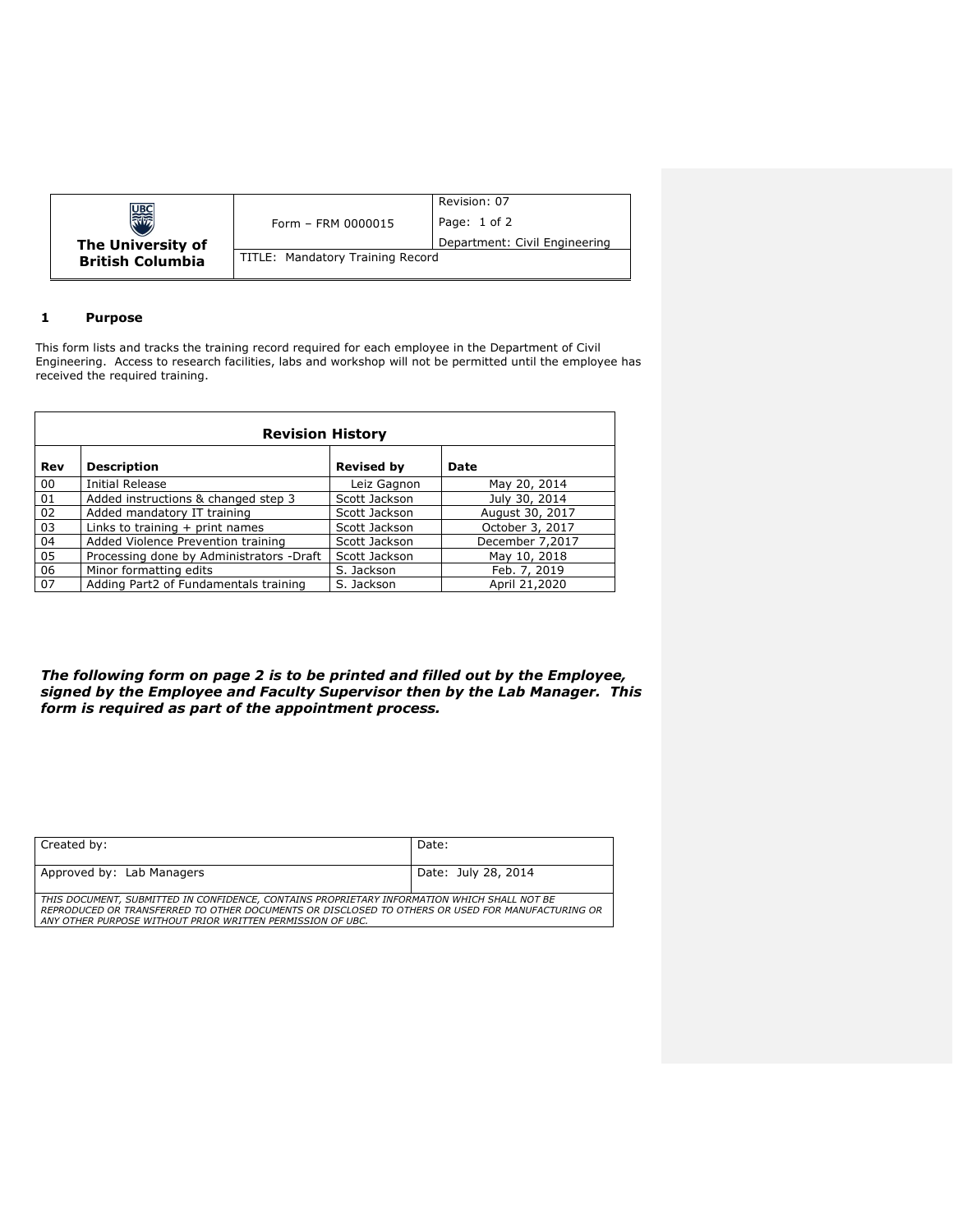### **Department of Civil Engineering**

# **MANDATORY TRAINING RECORD**

The Department's goal is to provide a safe, healthy and secure working environment. This form lists and tracks the mandatory training required for each employee within the Department of Civil Engineering. Access to research facilities, labs & workshop will not be permitted until the employee/facility user has received the required training.

### **NOTE: Appointment will not be processed until the Finance Office has received this completed form.**

| Employee /<br>Name<br>Visitor                 | <b>Start Date</b>                                                                                                  |  |
|-----------------------------------------------|--------------------------------------------------------------------------------------------------------------------|--|
| Position/Status                               | Supervisor<br>(print)                                                                                              |  |
| Step 1: Please indicate<br>your work location | CEME Building (please specify room #)<br>$\Box$ Rusty Hut (please specify room #)<br>$\Box$ Other (please specify) |  |
| Sten 2: Complete Training Information         |                                                                                                                    |  |

### **Step 2: Complete Training Information**

The Department HSE Orientation can be foun[d http://www.civil.ubc.ca/webform/department-safety-orientation](http://www.civil.ubc.ca/webform/department-safety-orientation) The IT Privacy & Information Fundamentals training can be found here<https://privacymatters.ubc.ca/fundamentals-training> The Bullying & Harassment training and the Workplace Violence Prevention training can both be found at <https://www.hse2.ubc.ca/moodle/>

| <b>Mandatory / Required Training</b>                                   | Date<br>Completed | Administrator<br><b>Initials</b> |
|------------------------------------------------------------------------|-------------------|----------------------------------|
| <b>MANDATORY Department Safety Orientation</b>                         |                   |                                  |
| MANDATORY Bullying & Harassment Online Training                        |                   |                                  |
| MANDATORY IT Privacy & Information Fundamentals Part 1 Online Training |                   |                                  |
| MANDATORY IT Privacy & Information Fundamentals Part 2 Online Training |                   |                                  |
| <b>MANDATORY Workplace Violence Prevention Online Training</b>         |                   |                                  |

## **Notes: Send the completed course certificates by email to: [mandatorytraining@civil.ubc.ca](mailto:mandatorytraining@civil.ubc.ca)**

Access or **Working in any Civil Engineering Lab, Workshop and/or Research Facility requires that you complete a SITE SPECIFIC LAB ORIENTATION**. Please contact our Department Lab Managers-Scott Jackson at via email at labmanagers@civil.ube.c[ascottj@civil.ubc.ca](mailto:scottj@civil.ubc.ca) to schedule your training.

### **Step 3: Acknowledgement of Responsibility**

*In addition to the above training, I acknowledge that there may be other requirements that I am responsible for at a later date. This may include (but is not limited to) additional training, completing a Project Proposal, a Field Work Safety Plan and or developing a Working Alone Plan. I understand that I am responsible to get the appropriate training (and plans) done before starting any work and agree to follow the rules and instructions that the Civil Engineering department has instituted.*

| Employee /Visitor Signature:         | Date: |  |
|--------------------------------------|-------|--|
| <b>Faculty Supervisor Signature:</b> | Date: |  |
| Administrator Name (print):          | Date: |  |

**Field Code Changed**